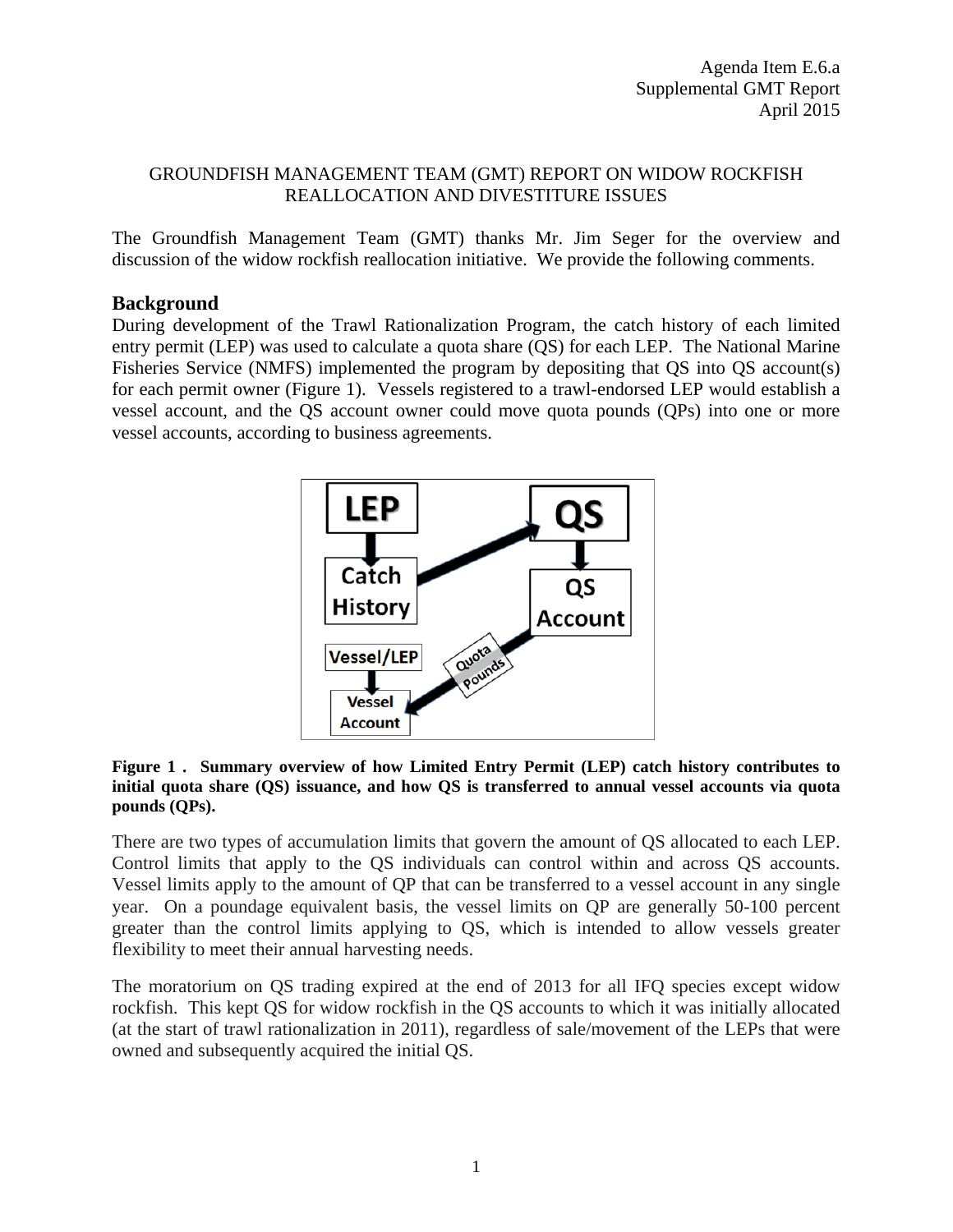#### **Widow Reallocation Alternatives**

The alternatives shown i[n](http://www.pcouncil.org/wp-content/uploads/2015/03/E6_Att1_WidowRF_DecisionDoc_APR2015BB.pdf) [Agenda Item E.6, Attachment 1](http://www.pcouncil.org/wp-content/uploads/2015/03/E6_Att1_WidowRF_DecisionDoc_APR2015BB.pdf) (April 2015) can be classified as reallocating QS based on bycatch rates (status quo, Alternative 1), historical participation in the widow rockfish midwater fishery (reallocation Alternative 2), a mixture of historical and recent participation (reallocation Alternative 3), or a mixture of status quo and historical participation (reallocation Alternative 4). The GMT notes that 2002 landings history was included in Alternatives 2, 3 and 4 even though non-whiting midwater trawling was permitted only during November and December, as the GMT pointed out in [Agenda Item J.2.b, Supplemental GMT](http://www.pcouncil.org/wp-content/uploads/J2b_Sup_GMT_Rpt_NOV2014BB.pdf)  [Report,](http://www.pcouncil.org/wp-content/uploads/J2b_Sup_GMT_Rpt_NOV2014BB.pdf) November 2014. In that November 2014 report, the GMT described 2002 as a period of transition from the targeting period (1993–2001) to the bycatch period (2003–2010).

The GMT worked with Mr. Jim Seger and Dr. Ed Waters to evaluate the impact of removing 2002 landings from the historical period [\(Figure 2\)](#page-1-0). This analysis entailed comparing the average annual share of widow rockfish landings for each LEP during 1994–2002 (x-axis) to the average annual landings share for each LEP under a landings history period of 1994–2001 (i.e., dropping the 2002 catch histories; y-axis). Widow rockfish landings history is a major component of the formula used to calculate QS allocations under reallocation Alternative 2, and to a lesser extent under Alternatives 3 and 4. [Figure 2](#page-1-0) shows that although a greater number of permits would receive somewhat larger QS allocations by dropping 2002 from the landings history period, on average the permits receiving lower QS allocations would be proportionately more greatly affected (i.e., they would lose more QS on average than the average amount gained by the permits receiving higher QS allocations). However, the shifts (both positive and negative) are generally less than 0.5 percent.



1994-2002 average annual share of widow landings (drop 3 worst years)

<span id="page-1-0"></span>**Figure 2 . Widow rockfish landings shares by LE permits with non-zero widow landings in the non-whiting fishery. The x-axis represents average landings shares (relative pounds) by permits based on 1994–2002 widow landings after dropping the three lowest years. The y-axis represents average landings shares (relative pounds) by permits based on 1994–2001 widow landings (i.e., after removing 2002 from the landings history period along with dropping the remaining 3 lowest years).**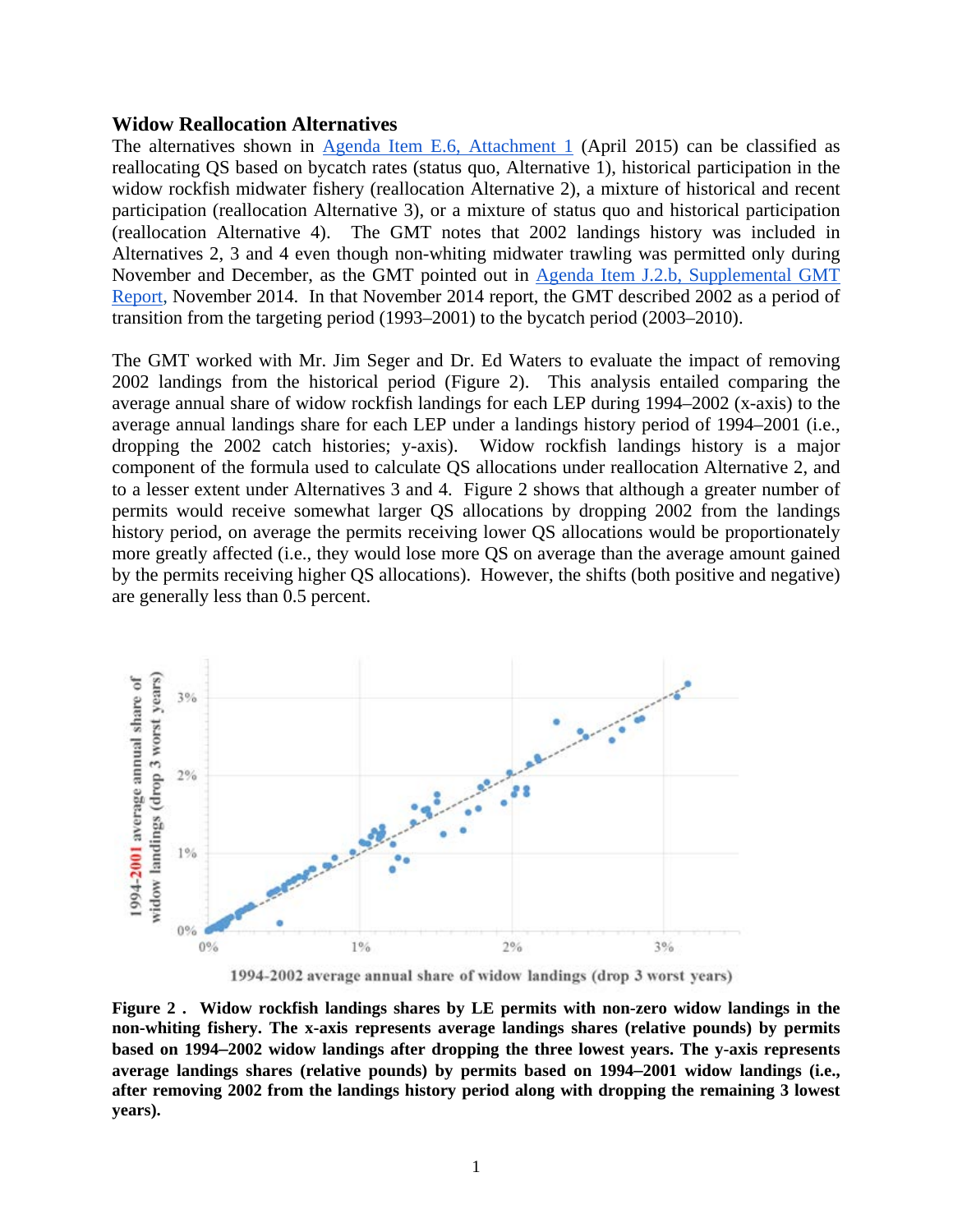### **Annual Widow Rockfish Landings by Vessels Making Shoreside Whiting Trips**

The widow rockfish reallocation alternatives provide for splits between shoreside whiting and non-whiting permits. For example, under Alternative 2, the whiting/non-whiting split may be 9.2 percent of all widow QS allocated for whiting permits under "Suboption A". The GMT speculated that widow rockfish catch might be correlated with whiting catch for the shorebased whiting fishery. However, there appears to be very little correlation between whiting landings [\(Figure 3\)](#page-3-0) and widow rockfish landings [\(Figure 4\)](#page-3-1) by the shoreside whiting fleet prior to implementation of restrictive widow rockfish bycatch limits (i.e., 1994–2001), after bycatch restrictions were applied to the shoreside whiting fishery (i.e., 2002–2010), or after the initiation of the Individual Fishing Quota (IFQ) in 2011. The maximum widow rockfish annual landed catch by the shoreside whiting fishery during the 1994–2014 period was 480 mt. The GMT notes that, after reallocation is completed, the amount of widow rockfish QP a fisherman will receive will be dependent on the widow rockfish annual catch limit (ACL). If the widow ACL declines, the amount of widow QP fishermen receive, based on the widow QS they receive allocated in proportion to their shoreside whiting QS, may decline to levels lower than the original 2[1](#page-2-0)0 mt of widow rockfish for which the initial reallocation was based.<sup>1</sup> This suggests that widow rockfish quota trading or leasing may, at times, be necessary to cover widow rockfish catch by the shoreside whiting fishery under the action alternatives, especially if widow catch is independent of whiting catch.

 $\overline{\phantom{a}}$ 

<span id="page-2-0"></span><sup>&</sup>lt;sup>1</sup> The 210 mt value is 42 percent of 500 mt, as described in Alternative 2, Attachment 1.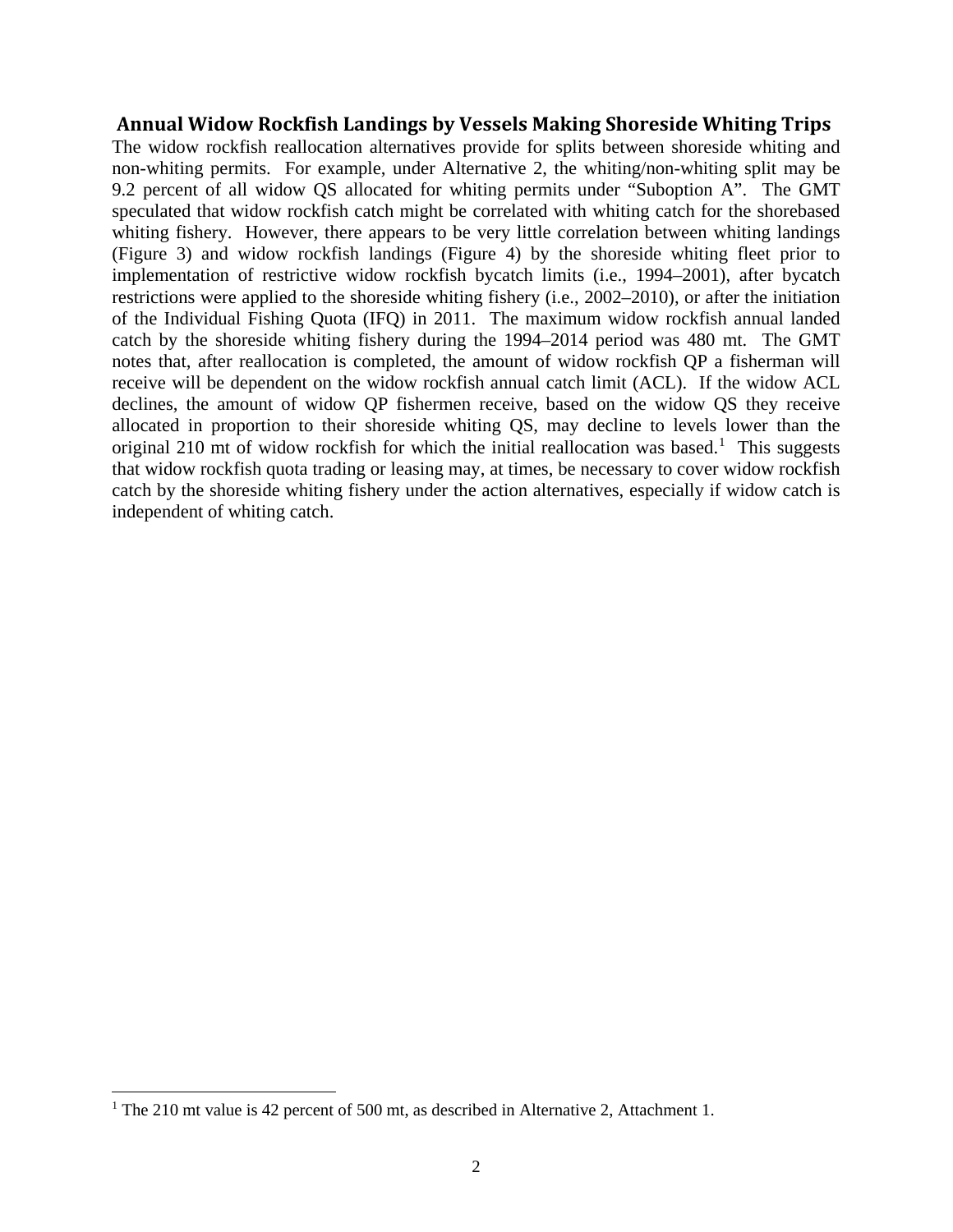

<span id="page-3-0"></span>**Figure 3 Pacific whiting landings by shoreside whiting vessels (1994-2014). Data were acquired using PacFIN Explorer for midwater trawls and Dahl Sector #4 (i.e., non-whiting midwater trawl).**



<span id="page-3-1"></span>

### **Sablefish and Petrale Sole Catch by Non-Whiting Midwater Trips**

Although the bottom trawl fishery may under-harvest the available QP of most species, and the under-harvest may be caused by the limited availability of sablefish and petrale sole QP [\(Agenda](http://www.pcouncil.org/wp-content/uploads/2015/04/E6_SupAtt3_WidowRF_DecisionDoc_APR2015BB.pdf)  [Item E.6, Supplemental Attachment 3,](http://www.pcouncil.org/wp-content/uploads/2015/04/E6_SupAtt3_WidowRF_DecisionDoc_APR2015BB.pdf) April 2015), the GMT wants to make it clear that this applies only to bottom-tending gears (e.g., bottom trawl). Sablefish and petrale sole likely will not constrain the catch of widow and yellowtail rockfish if targeting occurs with midwater trawl gear, even under much higher widow and yellowtail rockfish ACLs than are currently specified. A PacFIN query of all landings by the non-whiting shoreside midwater trawl fishery showed that only 2.1 mt and 4.0 mt of sablefish and petrale sole were landed during 2011–2014 (all years combined), whereas 333 mt and 741 mt of widow rockfish and yellowtail rockfish were landed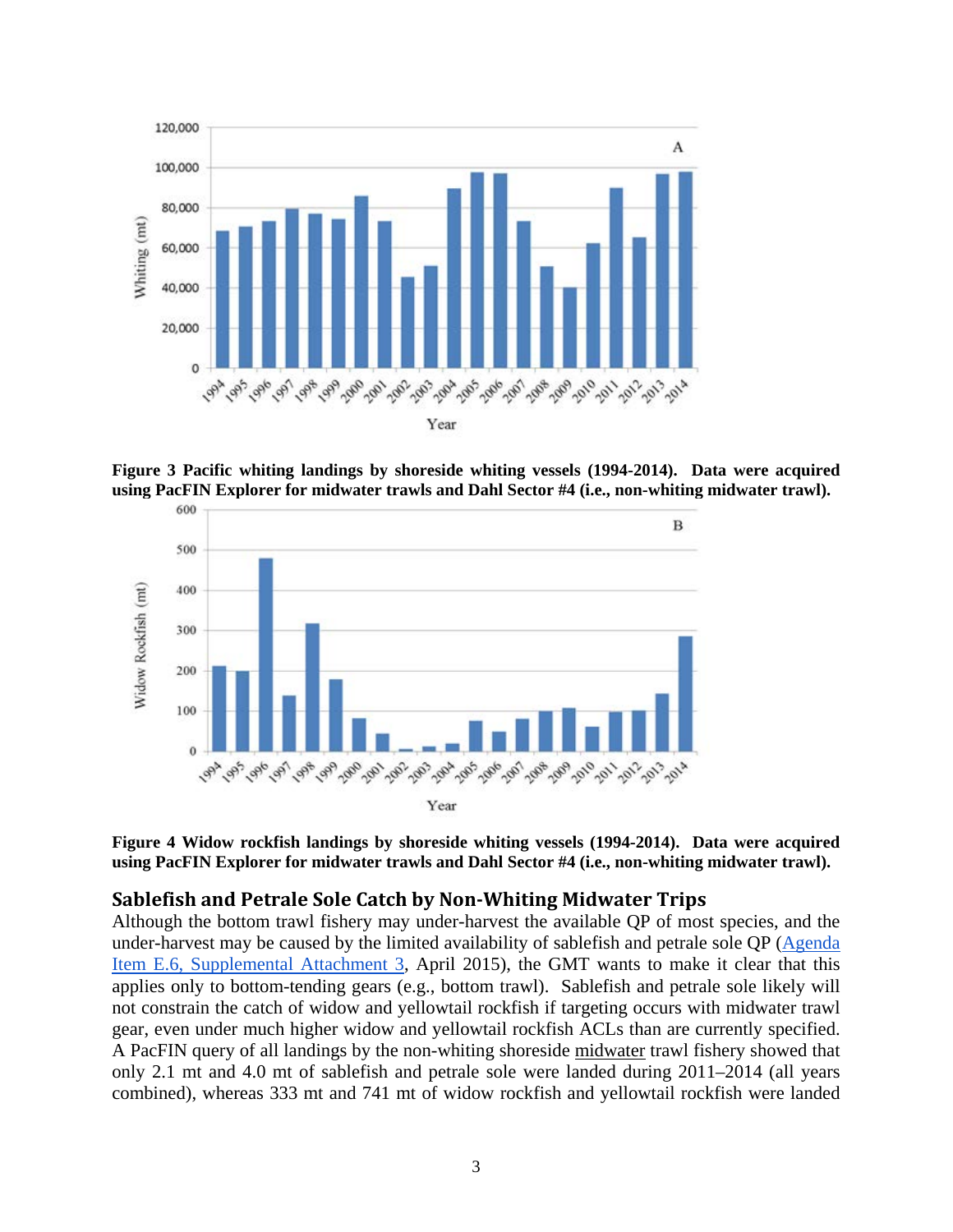by non-whiting midwater trips over the same period of time. Note that the GMT found some miscoded "midwater" gear landings in PacFIN that contained relatively high amounts of sablefish and petrale sole; these landings most likely should have been coded "bottom trawl" and were therefore excluded from this analysis.

## **Economic Impacts of Widow Reallocation**

[Agenda Item E.6, Attachment 1](http://www.pcouncil.org/wp-content/uploads/2015/03/E6_Att1_WidowRF_DecisionDoc_APR2015BB.pdf) (April, 2015) points out that the allocations from the different alternatives will directly impact the distribution of wealth among communities. The GMT would also like to point out that the allocations will also have differing income and employment economic impacts among communities and some of these economic impacts are not necessarily temporary, to some degree. Economic impacts can accrue to both (1) areas where spending occurs to prosecute widow rockfish directed fishing and (2) areas where proprietors of the quota reside. For proprietors of QS, economic impacts can result from receipt of payments from the lease or sale of QP. If QS is not sold or transferred by proprietors, community economic impacts from the lease or sale of QP may continually accrue to areas associated with the initial distribution. While the future of QS transfers is unknown, as shown in Table 4.1 [\(Agenda Item](http://www.pcouncil.org/wp-content/uploads/2015/03/E6_Att1_WidowRF_DecisionDoc_APR2015BB.pdf)  [E.6, Attachment 1\)](http://www.pcouncil.org/wp-content/uploads/2015/03/E6_Att1_WidowRF_DecisionDoc_APR2015BB.pdf), the spatial distribution of QS can be relatively stable, especially when compared to the distribution of landings.

# **Potential Adjustment of Current Divestiture Deadline**

The current regulatory divestiture deadline for individual and aggregate species limits is November 30, 2015. In the event that the Council does not decide on a Final Preferred Alternative (FPA) for widow reallocation at this April 2015 meeting, the Council may need to provide an FPA for divestiture and/or delay alternatives in order to allow NMFS time to engage in an interim proposed and final rulemaking to address these latter issues by the November 30, 2015 deadline. However, NMFS staff has indicated that a June FPA for widow and aggregate divestiture and/or delay decisions may also be feasible.

# **Potential Groundfish Allocation Committee**

The GMT heard that there was interest expressed by some on the Council at the March 2015 PFMC meeting for convening the Groundfish Allocation Committee (GAC). In the event that the Council is not prepared to take final action at this meeting, convening the GAC could provide a forum for additional consideration of the alternatives with industry and policy input. However, there is additional work needed to update the membership of that committee. The Council should consider the time needed to structure and convene the GAC against their desire to meet their IFQ program goals in a timely manner.

# **GMT Recommendations and Considerations**

- **The Council should consider the new information provided by the GMT in this report in their decisions, which includes:**
	- **Impact of including or excluding 2002 catch history data in the widow rockfish reallocation alternatives;**
	- **Variability and level of widow rockfish catch associated with whiting catch by the shoreside whiting fishery;**